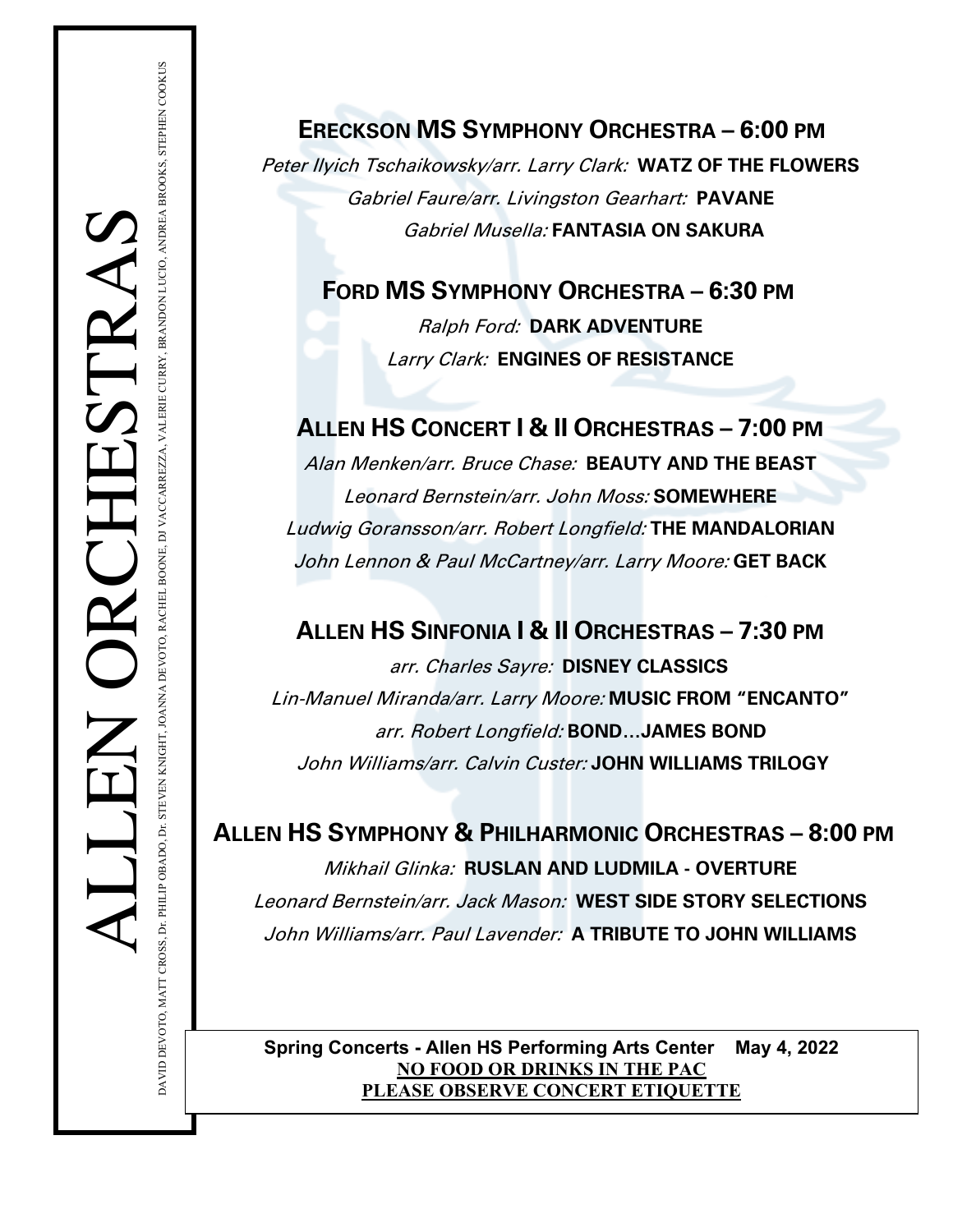#### **AHS CHAMBER I**

**Violin** Audrey An Wilson Bai Mariana Bouchan Willow Caldwell Maggie Chen Rishi Gandikota Sunny Hsiung Daniel Hwang Abigail Inocian Nandita Joshi Daniel Joung Esther Jung Lindsey Kim Terry Kim Faith Lee Megan Lee Victor Nguyen Maryanne Park Ella Parlette Junichiro Tachibana Samuel Tsao Henry Wang Eric Yeh Albert Yu Max Yu **Viola** Julia Chang Carl Hu Hannah Joung Irene Kim Veda Kutagula Sydney Lee Colyns Ung Wesland Ung Suyin Woo Hannah Xiao **Cello** Allyson Chen Branson Dong Esther Edwards Christopher Lee Isabelle Pan Cody Rushing Jenny Wei Eric Yang Rui Zhu **Bass** Mohan Bellamkonda Grace Droge Vishranth Ramaswamy

### **AHS CHAMBER II**

**Violin** Morgan Evans William Guo Orion Ha Fayyad Hasnain Rachel Jacob Stella Jones Chloe Kim Joey Kim Mina Kimble Sanjana Kishore Andrew Lee Keefer Liao Patrick Lou Angelica Manzano Amanda Mei Carlos Motta Grace (Eunsu) Noh Jiyun Park Paticha Penaree Jessica Pho Vincent Purnama Rishi Raj Kevin Tanious Vyvy Tran Madison Uytico Emma Vett Emma Vongchanh Andrew Wulur Anthony Xu Gianna Zheng

Howard Ding Jaden Dinh Sohan Jain Chloe Jeong Nitya Kowkutla Eric Liu Lucas Pham Frank Rong Evan Rushing Austin Tran **Cello** Sumo Bui Milani Cruz Joshua Lee Noah Lin Salomae Mulder Kate Needham Dhanish Parimalakumar Emily Villano Drew Warninghoff Krystal Yim Donovan Zhang **Bass** Brandon Chiu Samuel Lippert Ethan Rankin Jillian Stanton

**Viola**

### **AHS SYMPHONY**

**Piccolo/Flute** Zareenah Murad **Flute I** Angelica Alvarado **Flute II** Madison Heath **Oboe I** Megan Carlson **Oboe II** Amey Halappanavar **English Horn/Oboe** Reagan Tompkins **Clarinet I** Bryan Chen **Clarinet II** Tess Driscoll **Bass Clarinet** Diego Haro **Basssoon I** Alexandra Casenas **Bassoon II** Ethan Varghese **Bassoon/Contrabassoon** Madeline Beltran **Horn I** Mason Jaubert **Horn II** Ainsley Ford **Horn III** Jacob Groves **Horn IV** Hayes Early **Horn V** Austin Dlugosch **Trumpet I** Melanie Schwartz **Trumpet II** Jordan Ku **Trumpet III** Zachary Renkema **Trumpet IV** Lucas Jabara **Trombone I** Dylan Pratt **Trombone II** Daniel Zhang **Bass Trombone** Lance Alston **Tuba** Devin Wingfield **Percussion** Katie Ahn Jonathan Kemp Mason Beltran Christopher Hardesty - Crouch Joshua Monday **Harp/Piano** Lucy Yang

#### **AHS PHILHARMONIC Violin**

Gabrielle Acedo June Acedo Taryn Anderson Atahan Bakanyildiz Aidan Bolen Amber Bui Marcus Bulactin William Chandra Rachel Chin Wonjin Cho Jas Dinh Nandini Elangovan Daniela Espiricueta Connor Fergus Ny Huynh Christine Jacob Sarah Jacob Yujeong Jung Katherine Le Victor Lopez de Nava Reza Logan Margabandu Mican McClellan Anetta Ninan Icis Park Daniel Recinos Sonali Reddy Elle Requina Tiffany Ryu Alyson Smith Justin Tran Rachel Wood Yifan Yu **Viola** Marianne Awad Kalen Brevard Charis Cacal Chelsea Gichuki Rozlyn Graham Alaina Hu Kyla Huynh Hailey Matilton Bernadette Nava Jacob O'Brien Sophie Schwarze Jasmine Tandon Claire Welch **Cello** Brenden Bush Zain Dayal Jean -Luc Feliciano Cinthia Gomez -Garcia Salina Jiang Christine Nguyen Mikayla Quinn Linus Scholch Alex Ukraintsev Gideon Weaver Trenton Williams **Bass** Gavin Donovan Nicholas Gonzales Max Levy Gordon Racher

# **AHS SINFONIA I**

**Violin** Amogh Bankapur Keanna Cacal Aliyah Carabeo Jacob Chackola Tyler Chow Ana Cruz Daven Gabriel Diaz Tinh -Dan Ha Montana Hall Soyeon Im Rhea Jain Zameer Jiwani Haley Kessell Hellen Lee Noor Mjihil Megha Narumanchi Jennie Nguyen Isabella Orrego Abby Richardson Noelani St. Clair Carson Smith Sean Sudalaimani

# **Violin**

Josh Tran Addison Tudor Adithya Uppathil Amani Wanjohi Emily Yi **Viola** Danelle Corbita Mythili Eranki Yuin -Lin Huang Viniya Kannangnatt Raeesa Karim Abby Mosley Jake Perkin Morgan Pirtle Brian Strange **Cello** Alexandra Bermea Cooper Christenson Kree Goss Vishnu Nambiar Madison Preston Kayla Sung Jaida Wooten Kaitlyn Yom **Bass** Michael Bickley Quinten Kurtz Mary Sheley

#### **AHS SINFONIA I I Violin**

Ashwin Bastia Lawrence Cai KayLei Campo Chloe Carpenter Rida Choudhry Emma Clark Sabrina Engstrom Jonathan Flanagan Jr Ananya Ghosh Elizabeth Hall Xander James Eman Khan Christopher Krause Jason Lashbrook Reece Leftwich Aurora Lisonbee Elijah Nelson Nina Nguyen Avish Parekh Dorsa Shooshtari Isabella Showers Eliana Terrazas Ailyn Torres Sophia Tran Ava Winters Cathy Zhou **Viola** Rafay Azeem Selena Bihon Christian Renz L. Dione Ian Ignacio Sam Kerr Trey Lofgren Jahnavi Maringanti Avery Pascual Michelle Tes Shanmathi Venkatesan **Cello** Evan Cooksey Anna Gonzalez Byoung Lee Miranda Leonard Melanie Lopez de Nava Reza John Regan Dylan Tan Erick Torres **Bass** Andrew Kim Jennifer Parrino Sophia Sanders

#### **AHS CONCERT I Violin**

Bhavana Ambadasugari Aadil Aslam Coralea Bowen Anthony Cardenas Jennifer Castillo Logan Elder Terry Fang Lindsay Goldman Andrew Liu Delayna Murrell Wesley Nelson Michelle Nguyen Esther Peters Hajra Rehman Kyle Roberts Daniel Rudnikov Dylan Rudnikov Cindy Torres Micah Washington Ayanna Wright **Viola** Arianna Cepeda Stacy Dabrowski Afreeda Hossain Karen Lin Agustina Muel a Stefon Thomas **Cello** Jordan Anderson Kate Benik Grace Holmes Natalie Howell Amaan Murad Landon Nguyen Lindsey Perez Adam Stepniak **Bass** Madeline Crue Ethan O'Brien

## **AHS CONCERT II**

**Violin** Advay Bejoy Alyssandra Cady Daniel Cardenas Rodriguez Camille Chatman Anushka Deshmukh Thanh Huynh Aryan Kulkarni Dante Leal Samuel Magargal Cesar Novoa Edwin Olivera Sanchez Riya Patel Serenity Pochodzay Fabrizio Sanchez Sara Sherazee Eric Steiner Taarushi Subramani Daynelyn Uriostegui **Viola** Desirae Bryant -Williams Diego Garcia Ryan Labbe Andrew Nguyen Given Sampat Shayaan Sarker **Cello** Zachary Barlow Nicholas Chen Mathias Hollingsworth Ezekiel Miller Aliyah Olson Kamilah Ponce Taylor Ross Peyton Thomas Tomas Viola -Prioli **Bass** Thomas Watkins